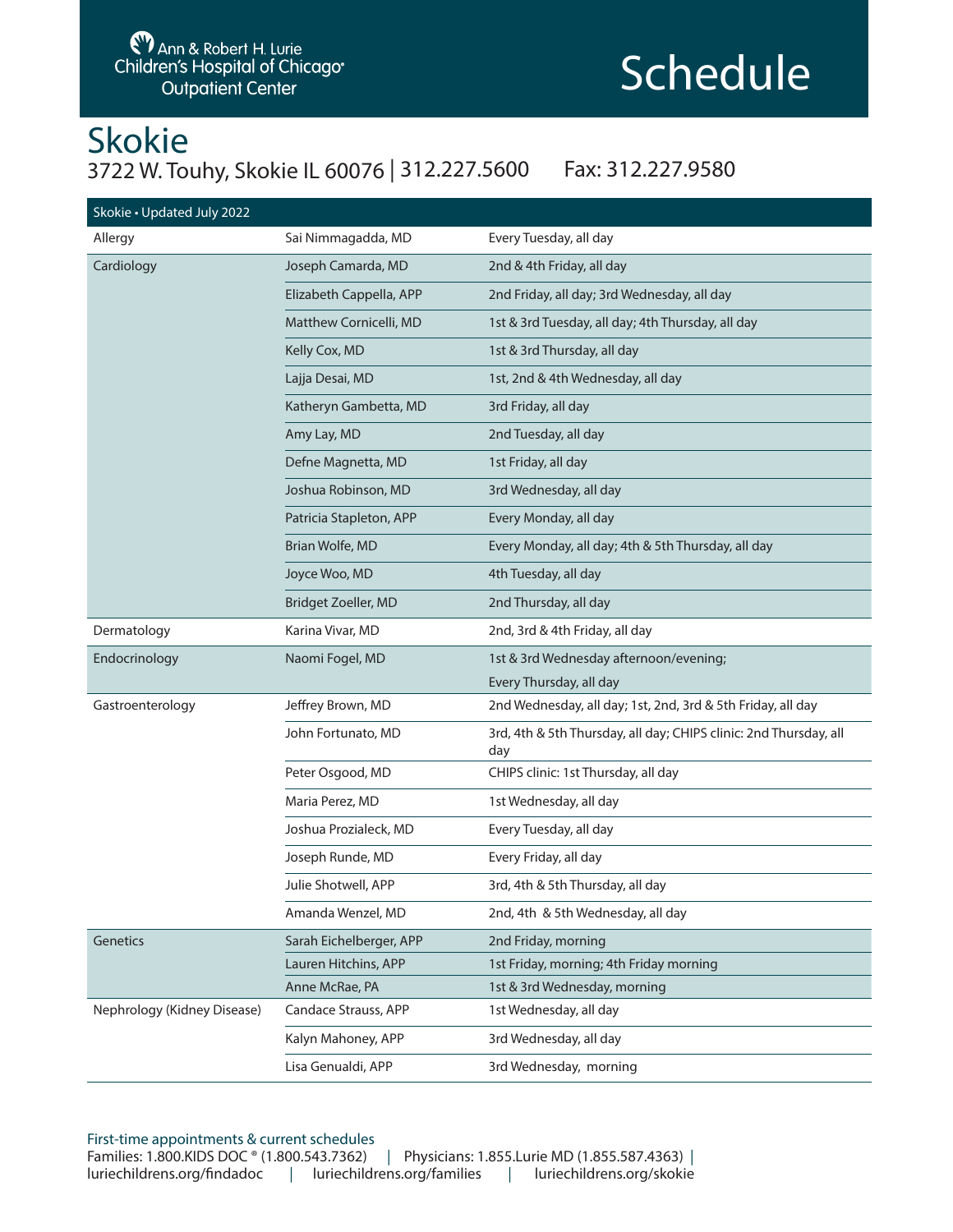## **Schedule**

### Skokie 3722 W. Touhy, Skokie IL 60076 | 312.227.5600 Fax: 312.227.9580

| Skokie • Updated July 2022        |                        |                                                                                                                            |  |  |  |
|-----------------------------------|------------------------|----------------------------------------------------------------------------------------------------------------------------|--|--|--|
| Neurology                         | Denis Altman, MD       | Every Monday and every Tuesday, all day                                                                                    |  |  |  |
|                                   | Lauren Baidoo, APP     | Every Monday and every Tuesday, all day                                                                                    |  |  |  |
| Optometry                         | Noreen Shaikh, DO      | 1st, 2nd & 5th Monday, all day; 1st, 3rd & 5th Tuesday, all day;<br>2nd & 4th Wednesday, afternoon; 3rd Wednesday, morning |  |  |  |
| <b>Orthopedics/Sport Medicine</b> | Brian Hang, MD         | Every Wednesday, afternoon/evening                                                                                         |  |  |  |
|                                   | Cynthia Labella, MD    | Every Monday, all day                                                                                                      |  |  |  |
|                                   | Jacqueline Turner, APP | Every Monday, all day                                                                                                      |  |  |  |
|                                   | Rebecca Carl, MD       | Every Thursday, all day                                                                                                    |  |  |  |
|                                   | Craig Finlayson, MD    | 1st, 3rd & 5th Friday, all day; 2nd & 4th Friday, afternoon only                                                           |  |  |  |
|                                   | Neeraj Patel, MD       | Every Tuesday, all day                                                                                                     |  |  |  |
|                                   | Sigrid Wolf, MD        | Every Tuesday, evening                                                                                                     |  |  |  |
| Otolaryngology                    | Jonathan Ida, MD       | 2nd & 4th Friday, all day                                                                                                  |  |  |  |
|                                   | Jennifer Lavin, MD     | 2nd & 4th Wednesday, morning; 1st & 3rd Thursday, morning                                                                  |  |  |  |
|                                   | Laura Rosenthal, MD    | 2nd & 4th Tuesday, all day; 1st & 3rd Wednesday, all day                                                                   |  |  |  |
|                                   | Taher Valika, MD       | 3rd & 4th Monday, all day; 5th Wednesday, all day                                                                          |  |  |  |
| <b>Pediatric Surgery</b>          | Julie Grabowski, MD    | 1st & 2nd Thursday, all day                                                                                                |  |  |  |
|                                   | Timothy Lautz, MD      | 4th Wednesday, morning; 2nd Thursday, morning                                                                              |  |  |  |
|                                   | Allison Osborne, APP   | 1st & 2nd Thursday, all day                                                                                                |  |  |  |
|                                   | Marleta Reynolds, MD   | 2nd & 4th Wednesday, evening                                                                                               |  |  |  |
|                                   | Erin Rowell, MD        | 2nd Monday, afternoon                                                                                                      |  |  |  |
|                                   | Linda Zekas, APP       | 4th & 5th Wednesday, morning                                                                                               |  |  |  |
| Sleep Medicine                    | Irina Trosman, MD      | 3rd & 5th Friday, all day                                                                                                  |  |  |  |
| Urology                           | David Chu, MD          | 2nd, 4th, 5th Wednesday, all day                                                                                           |  |  |  |
|                                   | Lynn Freedman, APP     | Every Wednesday, all day                                                                                                   |  |  |  |
|                                   | Edward Gong, MD        | 1st, 3rd & 5th Monday, afternoon; 1st, 3rd & 5th Thursday, after-<br>noon                                                  |  |  |  |
|                                   | Hope McGowan, APP      | 1st, 3rd & 5th Thursday, morning                                                                                           |  |  |  |
|                                   | Catherine Seager, MD   | 1st, 3rd & 5th Monday, morning; 2nd & 4th Monday, all day                                                                  |  |  |  |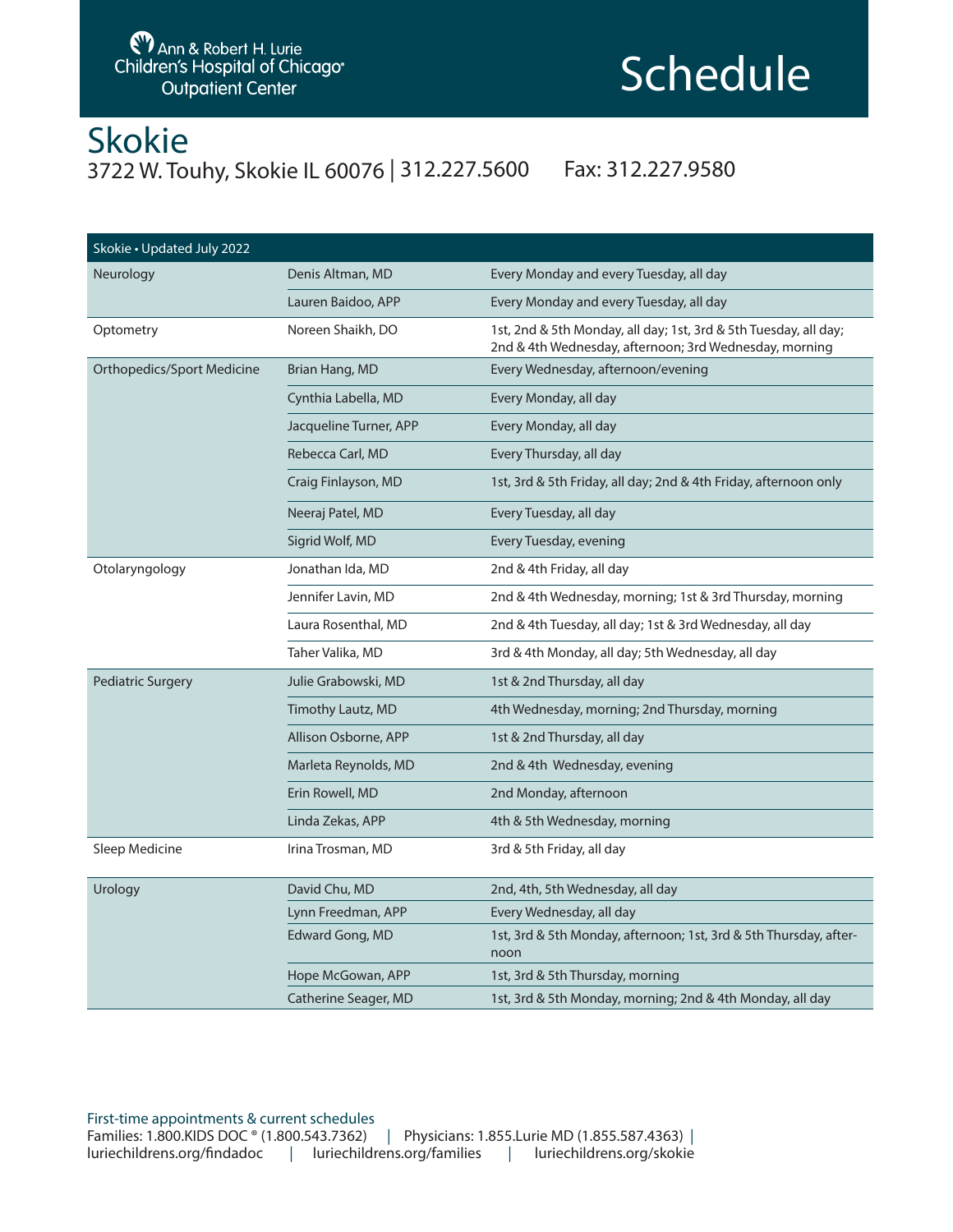# Ancillary Services



## Skokie

3722 W. Touhy, Skokie IL 60076 | 312.227.5600 | Fax 312.227.9580

Due to COVID-19, our outpatient center operating hours may vary. Please call this location for the most up-to-date hours.

| 2022                    |                                                                                                         |  |  |
|-------------------------|---------------------------------------------------------------------------------------------------------|--|--|
| Audiology               | For appointments call the Lurie Children's Audiology department: 312.227.0480<br>or SKOKIE 312.227.5600 |  |  |
| ECG                     | For appointments (ECG) call 312.227.5600                                                                |  |  |
| Echo                    | For appointment (Echo) call 312.227.4100                                                                |  |  |
| Lab                     | For appointments call Skokie at 312.227.5600                                                            |  |  |
|                         | Phlebotomy services on-site with courier daily to main campus                                           |  |  |
|                         | Lab open Monday - Friday, 8:00 a.m. (first appointment) to 3:45 p.m. (last appoint-                     |  |  |
|                         | ment for blood draw).                                                                                   |  |  |
|                         | All orders must be on the Lurie Children's Lab Requisition, available on<br>www.luriechildrens.org      |  |  |
| <b>Physical Therapy</b> | For appointments call 708.836.8000                                                                      |  |  |
| Radiology               | For appointments call Skokie or Medical Imaging department at 312.227.4277                              |  |  |
| Ultrasound              | For appointments call Skokie or Medical Imaging department at 312.227.4277                              |  |  |